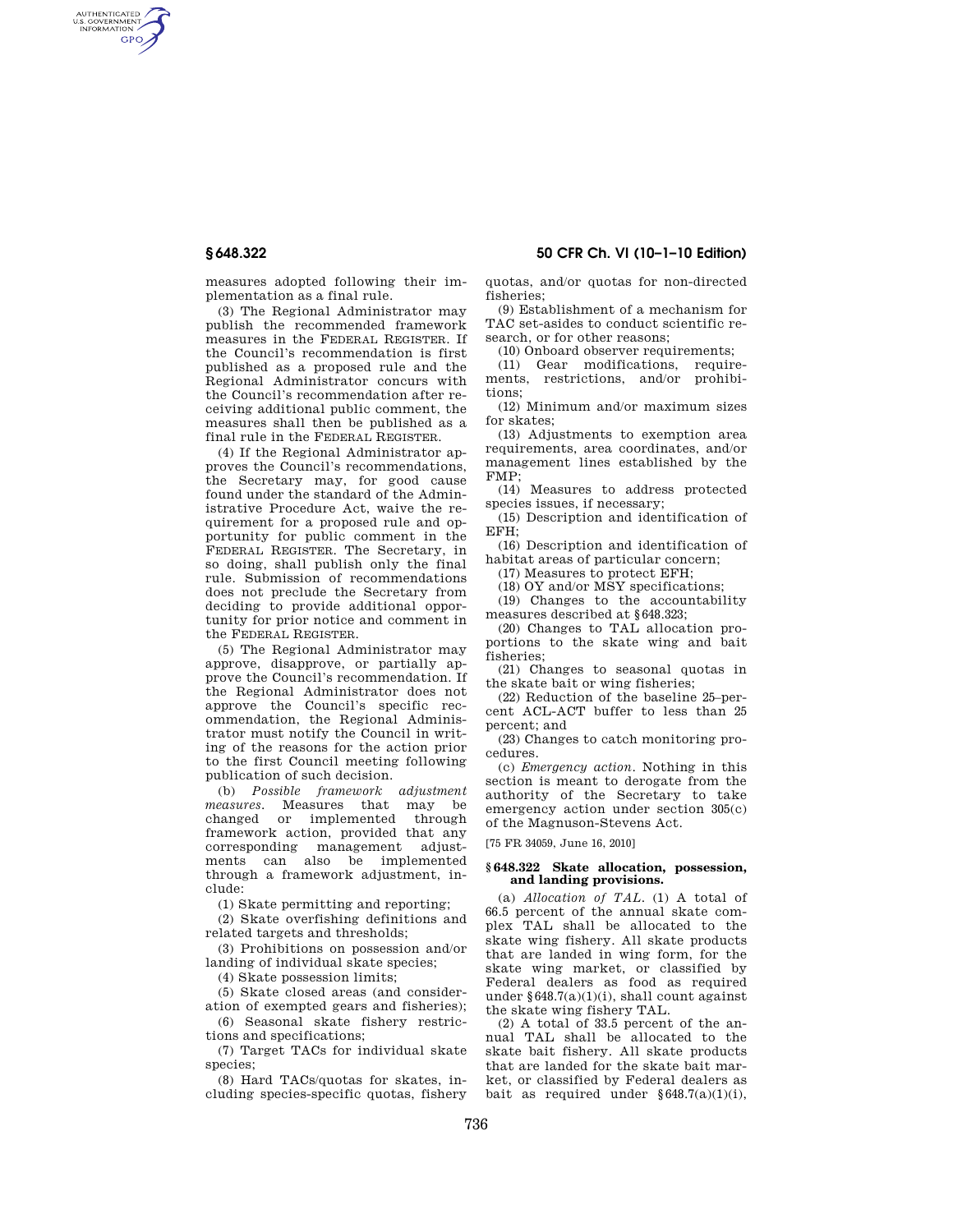# **Fishery Conservation and Management § 648.322**

shall count against the skate bait fishery TAL. The annual skate bait fishery TAL shall be allocated in three seasonal quota periods as follows:

(i) Season 1–May 1 through July 31, 30.8 percent of the annual skate bait fishery TAL shall be allocated;

(ii) Season 2–August 1 through October 31, 37.1 percent of the annual skate bait fishery TAL shall be allocated; and

(iii) Season 3–November 1 through April 30, the remainder of the annual skate bait fishery TAL not landed in Seasons 1 or 2 shall be allocated.

(b) *Skate wing possession and landing limits*. A vessel or operator of a vessel that has been issued a valid Federal skate permit under this part, provided the vessel fishes under an Atlantic sea scallop, NE multispecies, or monkfish DAS as specified at §§648.53, 648.82, and 648.92, respectively, or is also a limited access multispecies vessel participating in an approved sector described under §648.87, unless otherwise exempted under §648.80 or paragraph (c) of this section, may fish for, possess, and/or land up to the allowable trip limits specified as follows:

(1) Up to 5,000 lb (2,268 kg) of skate wings (11,350 lb (5,148 kg) whole weight) per trip, except for a vessel fishing on a declared NE multispecies Category B DAS described under §648.85(b), which is limited to no more than 220 lb (100 kg) of skate wings (500 lb (227 kg) whole weight) per trip (or any prorated combination of skate wings and whole skates based on the conversion factor for wing weight to whole weight of 2.27– for example, 100 lb (45.4 kg) of skate wings  $X$  2.27 = 227 lb (103.1 kg) of whole skates).

(2) *In-season adjustment of skate wing possession limits*. When the Regional Administrator projects that 80 percent of the annual skate wing fishery TAL has been landed, the Regional Administrator shall, through a notice in the FEDERAL REGISTER consistent with the Administrative Procedure Act, reduce the skate wing trip limit to 500 lb (227 kg) of skate wings  $(1,135)$  lb  $(515)$  kg) whole weight, or any prorated combination of skate wings and whole skates based on the conversion factor for wing weight to whole weight of 2.27) for the remainder of the fishing year,

unless such a reduction would be expected to prevent attainment of the annual TAL.

(3) *Incidental possession limit for vessels not under a DAS*. A vessel issued a Federal skate permit that is not fishing under an Atlantic sea scallop, NE multispecies, or monkfish DAS as specified at §§648.53, 648.82, and 648.92, respectively, and is not a limited access multispecies vessel participating in an approved sector described under §648.87, may retain up to 500 lb (227 kg) of skate wings or 1,135 lb (515 kg) of whole skate, or any prorated combination of skate wings and whole skates based on the conversion factor for wing weight to whole weight of 2.27), per trip.

(c) *Bait Letter of Authorization (LOA)*. A skate vessel owner or operator under this part may request and receive from the Regional Administrator an exemption from the skate wing possession limit restrictions for a minimum of 7 consecutive days, provided that when the vessel is fishing pursuant to the terms of authorization at least the following requirements and conditions are met:

(1) The vessel owner or operator obtains and retains onboard the vessel a valid LOA. LOAs are available upon request from the Regional Administrator.

(2) The vessel owner or operator possesses and/or lands only whole skates less than 23 inches (58.42 cm) total length.

(3) The vessel owner or operator fishes for, possesses, or lands skates only for use as bait.

(4) The vessel owner or operator possesses or lands no more than 20,000 lb (9,072 kg) of only whole skates less than 23 inches (58.42 cm) total length, and does not possess or land any skate wings or whole skates greater than 23 inches (58.42 cm) total length.

(5) Vessels that choose to possess or land skate wings during the participation period of this letter of authorization must comply with possession limit restrictions under paragraph (b) of this section for all skates or skate parts on board. Vessels possessing skate wings in compliance with the possession limit restrictions under paragraph (b)